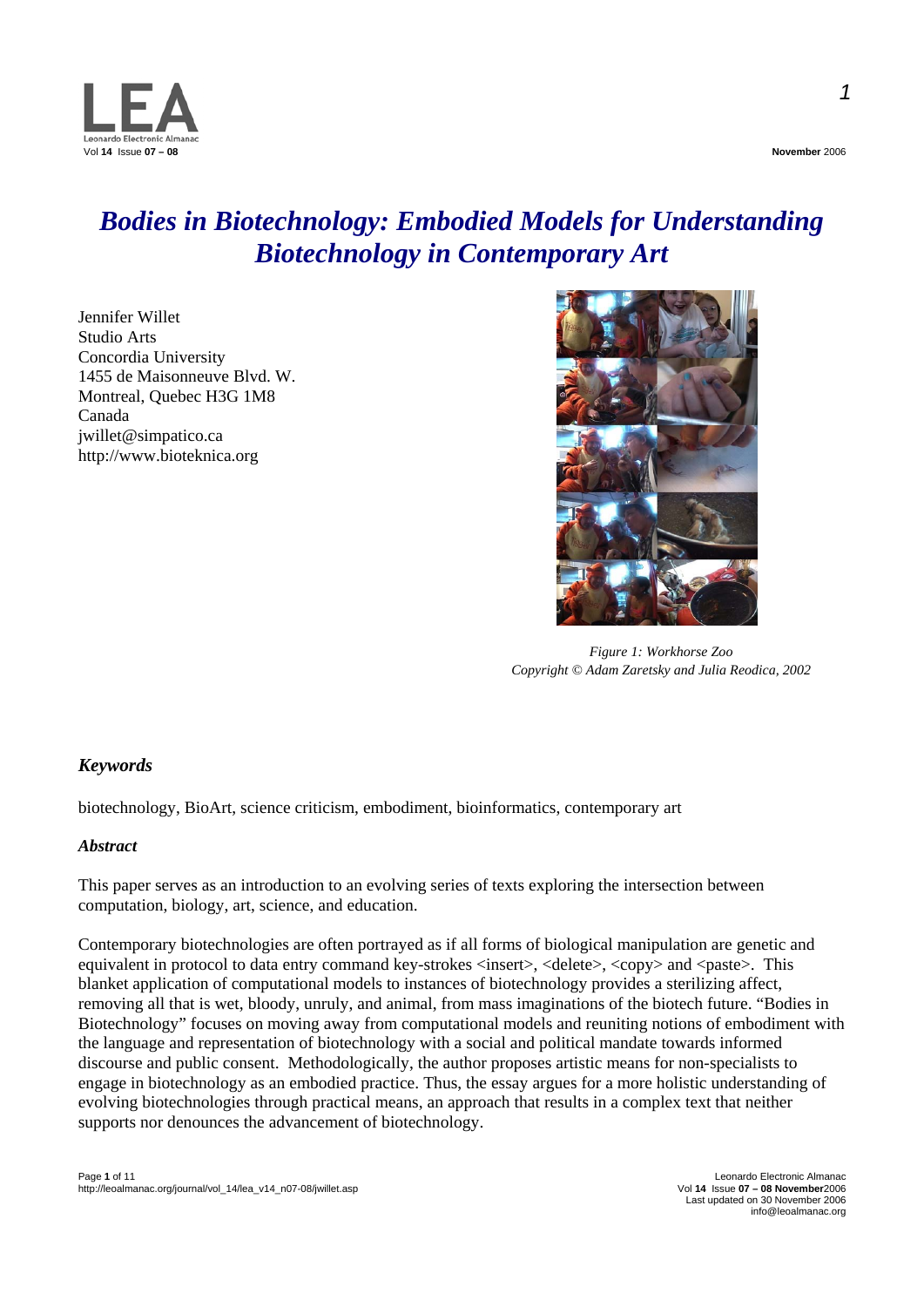

#### *Introduction*

Insert block of new genes into a freshly fertilized egg. The one cell becomes two, then four, then eight. Each new version carries the extra information. In nine months, a baby is born. Every cell in his or her body contains the extra genes [1].

In his article "Designing Baby: Scientists on Verge of Manipulating Human DNA" Daniel Q. Haney describes a biotechnological process called human germline engineering. He explains to his readers the way in which scientists are working to genetically alter human embryos immediately after conception so that genetic changes will be passed on to the embryo's future offspring. Haney's article is exuberant in its description of the therapeutic potentialities of this technology but brief in describing the actual processes that are involved in germline engineering. He relies heavily on digital metaphors to describe wet biotechnological practices involving living organisms to the general public.

Contemporary media representations of biotechnology often place great emphasis on notions of digitality and programmability as inherent technologies of the human organism. As if our 'cumulative' technology, computation performs the ultimate science, the dominion of human intelligence over nature through the application of numeric code to living organism. Contemporary biotechnologies are often portrayed as if all forms of biological manipulation are genetic and equivalent to data entry command keystrokes <insert>,  $\leq$  delete $\geq$ ,  $\leq$  copy $\geq$  and  $\leq$  paste $\geq$ . The subtext inherent in this kind of language is that the practice of biotechnology is digital one — that programming a body is equivalent to programming a computer. Digital models for understanding biotechnology come from a variety of mainstream media sources — print, Internet news wires, film and television series.

For example, in Stephen Spielberg's *Jurassic Park* (1993) a well-meaning scientist clones prehistoric dinosaurs utilizing DNA extracted from blood stored within fossilized mosquitoes. The cloning process is described to audiences through a theme park mascot character: Mr DNA. He explains, "Thinking machines, super computers, and gene sequencers break down the strand in a minute and virtual reality displays show our geneticists the gaps in the DNA sequence" [2]. He prattles on, speaking the virtues of cloning and the connection between genetic and digital codes. Certainly, *Jurassic Park* is a children's movie, but it is indicative of a flood of representations within the last two decades that reinforce public conceptions of biotechnology. The blanket application of computational models to biotechnology can provide a sterilizing affect, removing all that is wet, bloody, unruly, and animal from mass imaginations of the biotech future, arguably skewing public interpretation complex bioethics involved.

In *The Language of New Media*, Lev Manovich argues that often in the interpretation of a new communication innovation, we apply our experience, knowledge, and language of pre-existing innovations in describing new technologies. I would argue that this model — rooted in communication studies — is a viable strategy for interpreting the language surrounding innovation in other fields as well. When we look to contemporary language and representation surrounding biotechnology, a great emphasis is placed on the digital as a predecessor to the instrumentalization of biological tools and, therefore, as a viable means of understanding and describing biotechnology [3]. Here the 'biotech era' becomes inherently understood as a byproduct of the 'information age' (with heavy reliance on a progressive model for technological innovation). Katherine Hayles makes a similar argument in *How We Became Posthuman*, linking the presuppositions of cybernetics with some of those found at the very foundation of evolutionary biology:

The models proposed by evolutionary biologists have encoded within them cultural attitudes and assumptions formed by the same history they propose to analyze . . . . To take only one example, the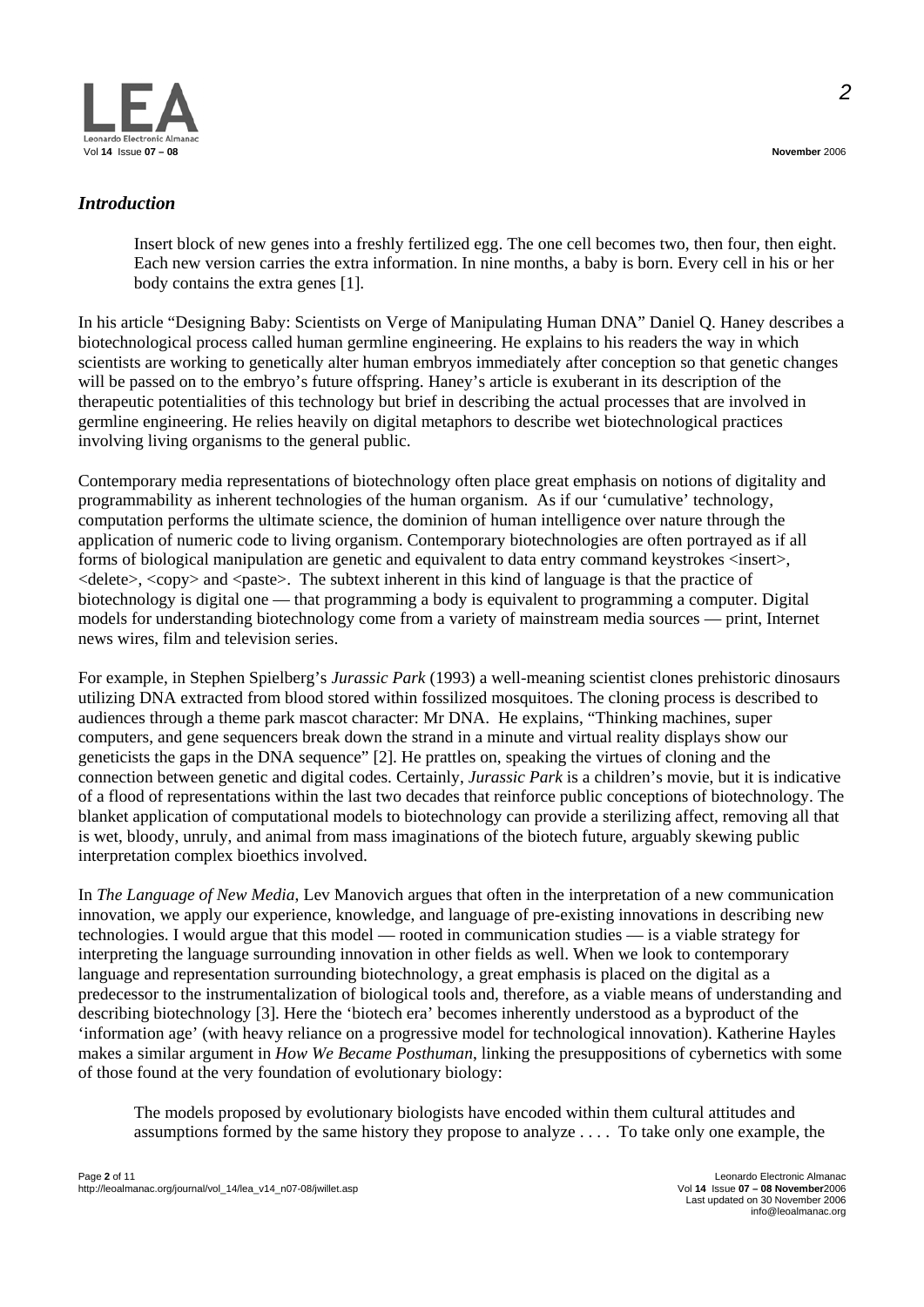



computer model advanced by Jerome H. Barkow, Leda Cosmides, and John Tooby in *The Adapted Mind: Evolutionary Psychology and the Generation of Culture* to explain human evolutionary psychology testifies at least as much to the importance of information technologies in shaping contemporary world views as it does to human brain function [4].

However, our reliance on digital models in describing biotechnology is more complicated then the progressive application of technological language in describing the new. Biotechnology, though a very old field engaged in the instrumentalization of biological tools, has experienced a contemporary renaissance with the intersection of computation and the biological sciences. Eugene Thacker describes this incarnation of biotechnology in his essay "Data Made Flesh: Biotechnology and the Discourse of the Posthuman":

Biotech research is unique in that, on the one hand, it employs the technologies common to other posthuman fields (principally, computer/information technologies), but on the other, its constant "object" of study is the domain of the biological (a domain traditionally set apart from the technological). Instead of being focused on disembodiment and virtuality, biotech research's approach to informatics is towards the capacities of information to materialize bodies (bodies amenable to current paradigms of medicine and health care) [5].

Though Thacker's definition of biotech is useful in that it incorporates the body into the bioinformatic fold, he still places singular significance on the role of computation in biotechnology, effectively erasing hundreds of years of biotechnology before the advent of the computer and mobilizing the subfield of bioinformatics as the defining feature of biotechnology.

"Bodies in Biotechnology" serves as a gesture towards re-embodying the tools and media of biotechnology in the public sphere through artistic means. My intention is not to support or denounce the advancement of biotech in general but instead to highlight the instrumentalization of living systems that is often overlooked with the application of digital metaphors in this field. This research relies heavily on the works of Thomas Kuhn, Steve Woolgar and Bruno Latour, and Evelyn Fox Keller, amongst others, for significant and foundational critical engagement in the sciences. However, I am proposing a shift in methodology (from the theoretical to the practical) — instead of identifying the specialist, analyzing and theorizing the circumstances of biotechnology — I am proposing a model for critical engagement where artists, and business leaders, and mothers, and students, are invited to participate and be implicated in biotechnological processes.

We need to redefine biotechnology as a technology of living systems — as a technology of bodies. For this definition to operate successfully, we need to expand our definition of the body — the human body, the animal body, a body of water, bodies within the body, antibodies. I propose we look to Elizabeth Grosz's model for refiguring the body as proposed in *Volatile Bodies: Towards a Corporeal Feminism*. Grosz argues that the mind/body dualism prevalent throughout philosophy must be refigured for feminist purposes. She proposes we mobilize the body through a range of disparate discourses not restricted to naturalist and scientific models. She states, "A plural, multiple field of possible body 'types', no one which functions as the delegate or representative of the others, must be created, a 'field' of body types — young and old, black and white, male and female, animal and human, inanimate and animate — which, in being recognized in their specificity, cannot take on the coercive role of singular norm or ideals for all the others" [6]. This model is convincing in Grosz's feminist argument for reinscribing the body but also aptly suits my purposes in arguing for embodied readings of the biological components in biotechnology. With a shift in the definition of the body towards a nonanthropocentric plural and multiple field of bodies, we can begin to imagine and insert animal bodies, chimera bodies, bacterial bodies into models for embodied biotechnology [7].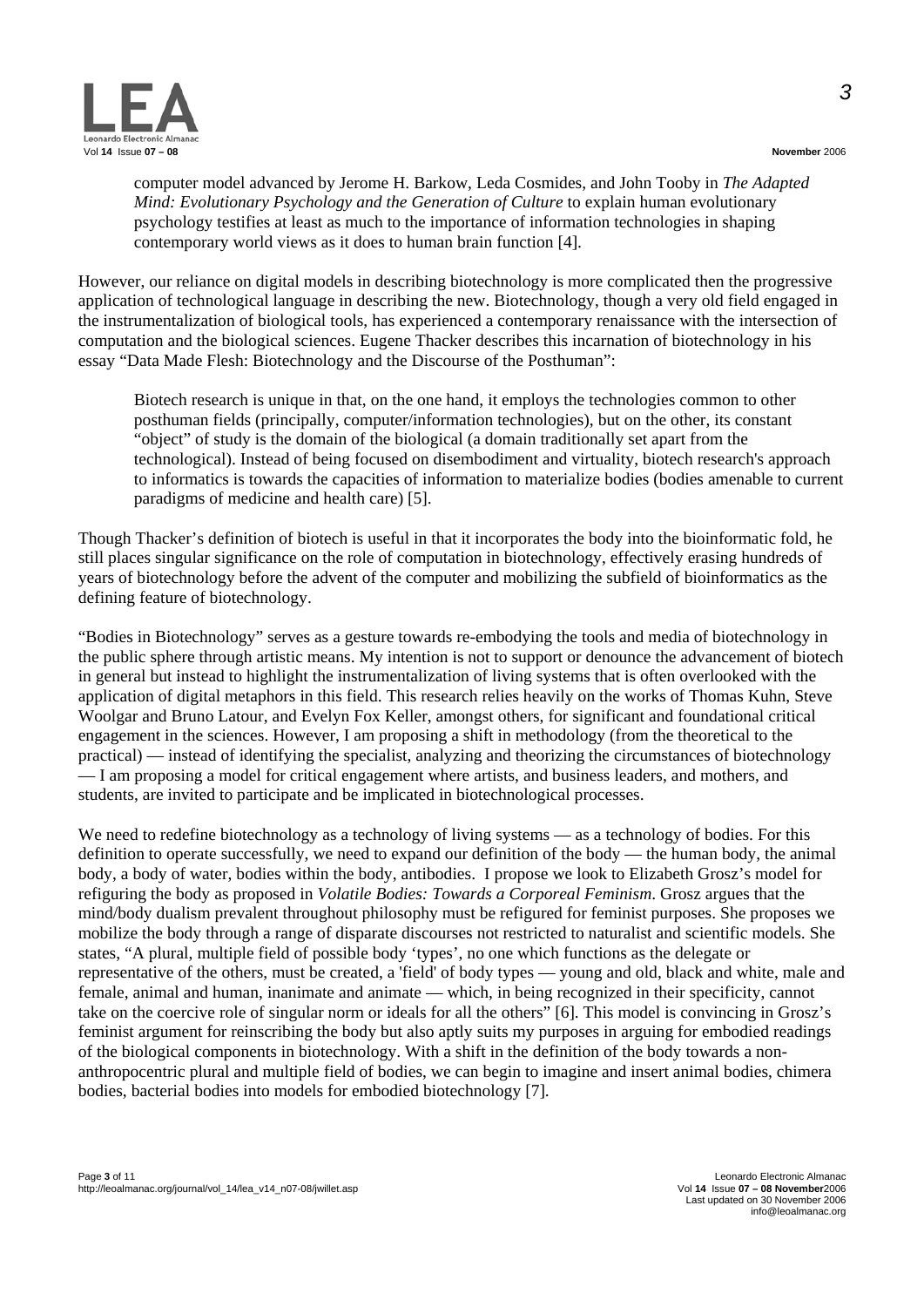

In order to perpetuate a more inclusive, embodied model for biotechnology, we need to develop more open, complex, participatory, and less sensationalized and digitized visions of biotechnology. At this juncture almost no popular media sources are participating in this representational shift, but there is great momentum growing in alternative venues, with artists, theorists and media activists, all working to desaturate established authoritative visions of biotechnology. One example is an evolving field of artistic production called BioArt. BioArt is many things, and its definition is debated avidly in art/science circles. I see BioArt as the mobilization of biological systems in art practice. It can include something as fundamental as the use of animals, plants, bacteria or the human body in the production of artwork — including live and deceased specimens. BioArt can also include the biological sciences and biotechnologies in art production — including genetic engineering, tissue culture, and bioinformatics. Some definitions of BioArt extend through bioinformatics to works that deploy ALife and artificial intelligence technologies. I wish to restrict my definition of BioArt to those works where the biological is mobilized rather then represented as practice based embodied methodologies are essential to this investigation. Though BioArt is a wide-ranging field, for the purposes of this paper I wish to introduce three works that contribute directly to my arguments for expanded notions of embodiment in biotechnology.

In 2002 Artists Adam Zaretsky and Julia Reodica exhibited a complex work of BioArt entitled *Workhorse Zoo* (see figure 1, page 1). *Workhorse Zoo* is a durational work that consists of an 8" X 8" laboratory grade Simplex Isolation System Clean Room, where the artists cohabitated for a week with an assortment of organisms used in laboratory experimentation. Their Noah's Arc of participants included bacteria, yeast, plants, worms, flies, fish, frogs, mice, and humans. Each specimen was selected for exhibition based on their 'workhorse' role in laboratories. Zaretsky and Reodica were interested in introducing the general public to the silent biotech participants — and create a site where laboratory grade plants and animals were able to cohabitate and interact, engaging in various life cycles such as reproduction, consumption — and cannibalism. The clean room was installed in a public window at the Salina Art Centre in Kansas. The artists performed a variety of personae with different relations to the environment and coexisting organisms. With costumes, and vignettes, and three days worth of industrial prepared foods, Zaretsky lived — while Reodica visited — a biotechnological tableau, undermining the objective relationship between researcher and specimen we rely on in our understanding of laboratory research. The public was invited to "feed the animals" and partake in an opinion questionnaire surrounding the use of animals in art and scientific research — but mainly they gawked, and talked, and, in some instances, partook in hungry artist meals of fried mouse, frog, and greens. Zaretsky and Reodica describe their intentions in *Workhorse Zoo* in their artist statement:

We feel as if the display of these animals in a spectator arena is an aid towards intelligent discussion about animal research, pro or con, without the moral superiority of pat answers. These are the organisms that shoulder the brunt of scientific invasiveness. These are the organisms whose genomes have been sequenced and partially annotated. These are the evolutionary templates with whom we search for homologies to assess our own inherited pains. Much of the public has little or no idea how much the deadly study of these select strains effects their health and potential physical future [8].

This work — contained and simultaneously unruly — mobilizes all that is wet and carnal in biotechnology to upset preconceived notions of biotech research as inherently digital, high-tech, objective, and orderly. It invites artists and audience members to meet and interact with biotech bodies — to understand their sometimes, sentience, pedigree, and origins. These concerns are addressed most poignantly in the behind-the-scenes organization that makes such an installation possible. Most specimens were delivered via courier from a number of companies specializing in producing laboratory grade organisms for research. Charles River Laboratories (at 1-800-LAB-RATS) was contracted to deliver two mice — one lactating mother with newborns and another guaranteed to give birth upon arrival or shortly after. The industrialized reality of the status of living specimens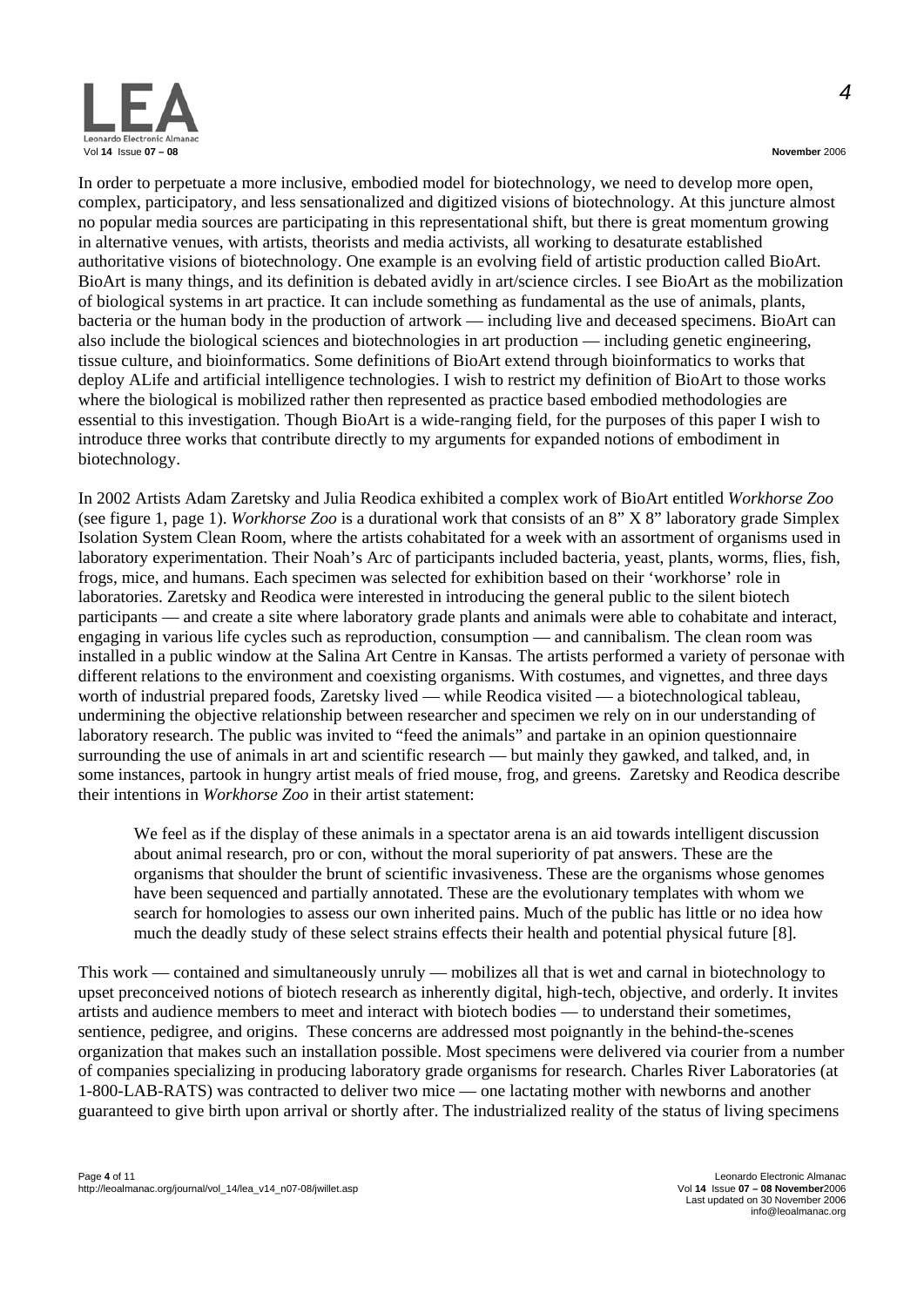

in the laboratory is clear. Upon completion of the installation, all remaining animals were released in a local farmers field — *freedom* — a dangerous and unlikely fate for these cultivated specimens.

Another instance of significant exploration of embodiment in BioArt can be seen in a collaborative group called Tissue Culture & Art Project (TC&A, established in 1996 by Oron Catts and Ionat Zurr). TC&A is housed as the founder of the SymbioticA Laboratory at The School of Anatomy & Human Biology at The University of Western Australia. In 2000, TC&A artists Oron Catts, Ionat Zurr and Guy Ben-Ary developed a seminal work entitled *Tissue Culture and Art(ificial) Womb 2000*, also known as *The Process of Giving Birth to Semi-Living Worry Dolls*. More widely know as *The Semi-Living Worry Dolls* (see figure 2, below), the work is comprised of a complex mobile (and biologically self-contained) laboratory environment and a series of sculptures created utilizing tissue engineering technologies. Based on the tradition of Guatemalan worry dolls, TC&A sculpted doll forms with biodegradable polymers and surgical thread. The sculptures were sterilized and seeded with mouse fibroblast cells in the laboratory. They were, then, cultivated in incubators and nourished with antibiotics and media that allowed the cells to grow, proliferate, and attach themselves to the porous polymers. The completed works were exhibited in rotating bioreactors, creating a micro gravity environment to encourage three dimensional tissue formation. The artists are providing host bodies — representational bodies — for the cellular networks that, otherwise, are understood as sub-bodies in the popular mind-set. TC&A invites its viewers to log on to an affiliated website and place their worries in the hearts of the bioengineered dolls to stave off concerns and anxieties about ultimate truths, biotechnologies, and capitalist drives.



*Figure 2: The Semi-Living Worry Doll Copyright © TC&A, 2000* 

Like a mobious strip, this work consumes itself, both participating in biotechnology and critiquing it both dissuading public fears, and playing on them at the same time. *The Semi-Living Worry Dolls* provides no scripted outcomes. Catts and Zurr explain in an article published in *Leonardo* in 2002 that, "The realization that parts of the body (cells/tissues) can be sustained alive outside of the body and be made to grow into artificially designed shapes can lead either to a (false) sense of complete control over living materials (which seems to be the ideology governing the biotech industry) or to the understanding of the importance of communities and collaborative effort in the construction of complex systems (from the single cell to global society)" [9].

Ironically, it is the worry dolls that are at risk in the exhibition environment. Contamination is deadly to these fragile sculptures — and each installation ends in a 'killing ritual' where viewers are invited to touch the dolls with their bare hands — ending a life.

Oron Catts and Ionat Zurr have continued on with TC&A, producing a number of important works involving tissue culture protocols including *Pig Wings*, *Disembodied Cuisine*, *Victimless Leather*, and *Extra Ear 1/4 Scale* in collaboration with Stelarc. In addition, Oron Catts is Artistic Director of the SymbioticA The Art & Science Collaborative Research Laboratory where, working along with Dr. Stuart Bunt and Dr. Miranda Grounds, artists are invited to learn new techniques, facilitating the production of works that overlaps the boundaries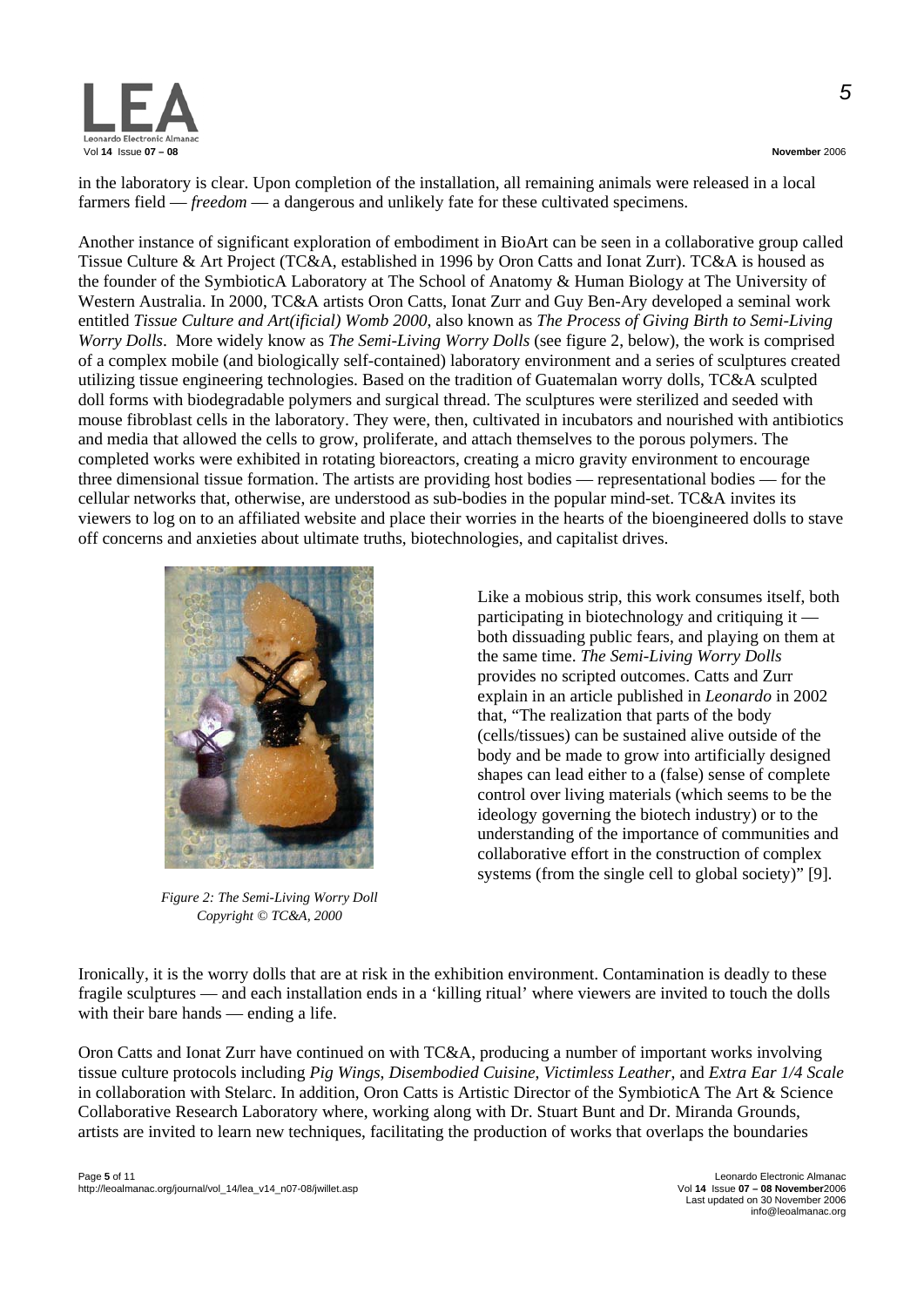

*6*

between art and science. Catts and Zurr see great significance in training others in biotechnological techniques, bringing more non-specialists into the fold. Their efforts to share this knowledge with others has culminated in the newly established SymbioticA Biotech Art Workshop co-operated by Oron Catts and Gary Cass. A work of art in itself, this event provides hands-on, personal experience for artists with techniques of DNA extraction, plant and animal tissue culture, bacteria plating, and genetic transformations. This event has been successfully hosted at The Experimental Art Foundation, The University of Western Australia, The University of Wollongong, and Kings Collage London.

Lastly, Kira O'Rielly is a celebrated performance and body artist from the United Kingdom who completed a residency in 2004 at SymbioticA where she developed a number of skills and knowledge with a variety of tissue culture protocols and research into animal ethics in the laboratories at The University of Western Australia. This exploration resulted in a number of works, most notably two: a performative lecture entitled *Marsyas — running out of skin*, presented at the Biennial Electronic Arts Perth (2004), and a performance, *inthewrongplaceness* (figure 3, right) (2005) hosted by HOME London, UK. *Figure 3: inthewrongplaceness* 



*Copyright © Kira O'Rielly, 2005* 

*Marsyas* is a provocative work of art and academic research. O'Rielly links performative actions (instructions for her body) with laboratory protocols for harvesting primary cell line sources (instructions for the animal body):

### **Action 1**

Art gallery. Two leeches are placed on my back. They feed until sated. They drop off. Audience drink red wine. Bite wounds bleed continuously down back [10].

Remove small sections of skin separating dermis and epidermis. Go for dermis. Epidermis v. thin with keratinized cells. In dermis will get fibroblasts, some stem, maybe some viable keratinocytes. Place tissue in dish Trim away unwanted tissue. Leave in dish with P/S for 30 mins. [11].

Through cruel language, inner voices, and cold analytical turns, she elucidates for her audience the turmoil she experienced working with living systems in the name of art. A dangerous and brilliant move. O'Rielly is arguing for shades of grey in understanding and performing embodied art practices. In a time of heightened political censorship, with legal actions against artists like Steve Kurtz and *Critical Art Ensemble*, and the resulting fear that has pushed so many others to conformity, O'Rielly presents publicly both the power and importance, as well as the harm and humility in instrumentalizing living systems. While practicing the harvest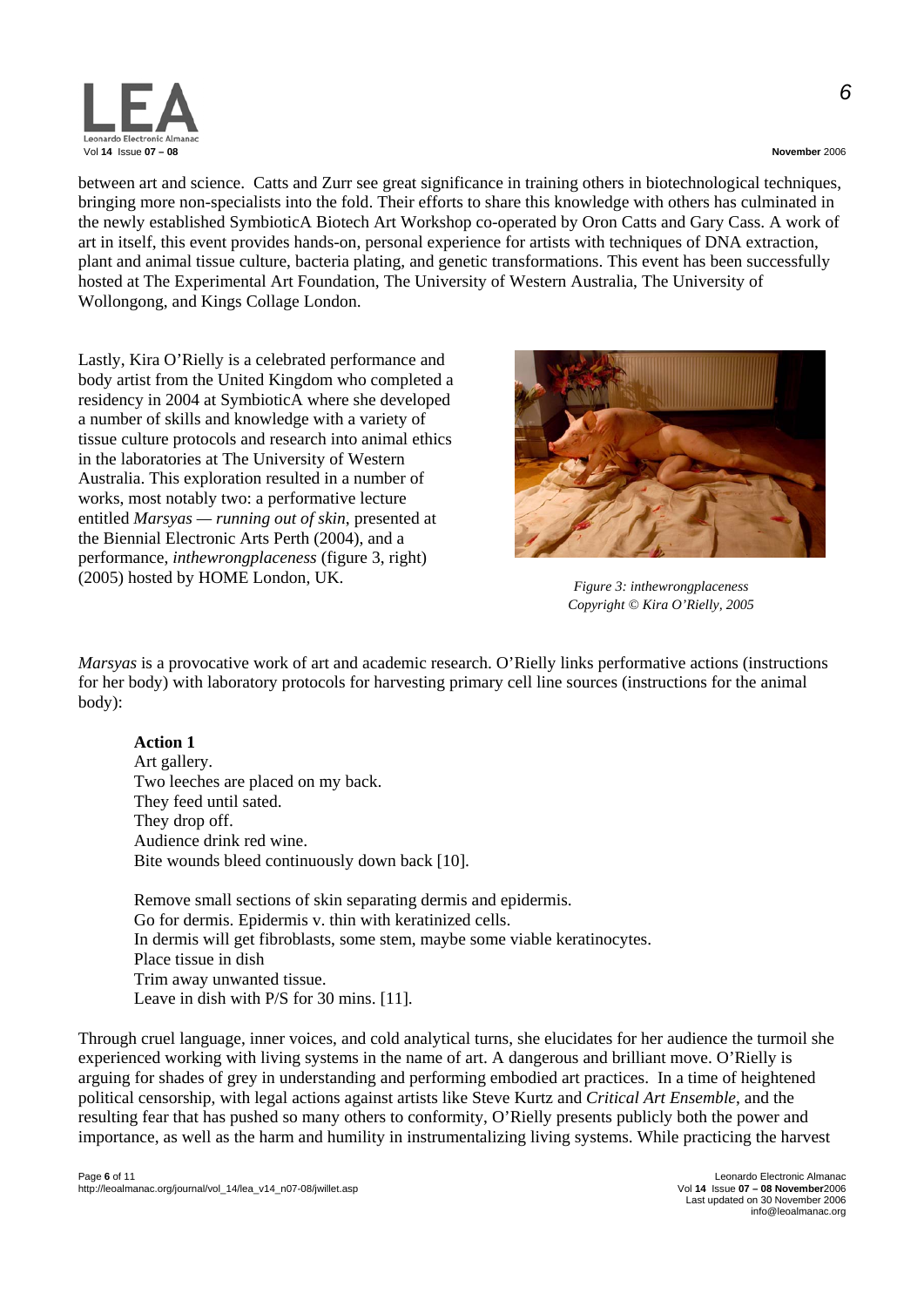

of primary cells, O'Reilly witnesses the institutional sacrifice of a pig for another experiment at the university. After the scientists have harvested theirs, she begins her exploration of the animal's body. As she says, "When my clumsy blade accidentally tears her gut I see pigs breakfast spill. In my minds eye I see my breakfast spill. Following the pig biopsy I feel deeply ashamed. You stupid, stupid cow" [12]. This work becomes about the disillusionment of the non-specialist — *about induction*. The artist is horrified with herself. The audience is horrified with the frank retelling of animal sacrifice procedures enacted in scientific laboratories every day. O'Reilly serves as a stand in — as our stunt double — in allowing us to witness those aspects of scientific research often closed to the public gaze.

*Inthewrongplaceness* reads differently. Performed months after her return to the United Kingdom, this work seems to be about hindsight — about making up with the pig, making love to, and lamenting the death of the pig. In a grand Victorian house in London, England, O'Rielly installed herself nude with a freshly slaughtered pig and a taxidermied swan, seven-legged lamb, and three-legged piglet. She caressed and held the pig, eventually thrusting her head into its chest cavity. With deep religious and sexual undertones, she performs for us in a most honest and shocking way the "bodyness" implicit in all parties involved.

The works presented here are of great significance in performing — presenting — and representing some of the bodies in biotechnology for non-specialized audiences. None of these works rely heavily on digital technologies and, yet, all are reflective of very real and contemporary incarnations of biotechnological research. Where Zaretsky and Reodica introduce their audience directly to the organisms instrumentalized in the laboratory, TC&A renders the techniques of in vitro tissue culture open to the public domain, and O'Reilly laments the real little tragedies that occur in laboratories each day. With these works, digital metaphors for biotechnological protocols are undermined through practice-based methodologies directly implicating the non-specialist in biotechnology as a technology of living systems – as a technology of the body.

# *References and Notes*

1. Daniel Q. Haney, "Designing Baby: Scientists on Verge of Manipulating Human DNA", Associated Press, March 5, 2000. Available online at [http://www.genetics-and](http://www.genetics-and-society.org/resources/items/20000305_ap_haney.html)[society.org/resources/items/20000305\\_ap\\_haney.html](http://www.genetics-and-society.org/resources/items/20000305_ap_haney.html), last accessed 8 January 2005.

2. Jurassic Park, dir. Steven Spielberg, co- producers Kathleen Kennedy and Gerald R. Molen (1993), available from Universal Pictures.

3. It is important to note, that many scholars would in fact argue the opposite — that biotechnology is a very old technology stemming back to the origins of agriculture, fermentation and animal husbandry.

4. Katherine N. Hayles, *How We Became Post-Human: Virtual Bodies in Cybernetics, Literature, and Informatics* (Chicago: University of Chicago Press, 1999) p. 284.

5. Eugene Thacker, "Data Made Flesh: Biotechnology & the Discourse of the Posthuman", *Cultural Critique 53.* Available online at [http://www.upress.umn.edu/journals/cc53.html,](http://www.upress.umn.edu/journals/cc53.html) last accessed 8 January 2005.

6. Elizabeth Grosz, *Volatile Bodies: Towards a Corporeal Feminism* (Australia: Allen & Unwin, 1994) p.22.

7. While I am arguing for a widespread acknowledgement of the bodies in biotechnology — I am inadvertently provoking further contentious debates surrounding biotechnological bodies that are already prioritized in the public sphere. I am speaking of patient bodies — and unborn bodies, foetuses. If not properly managed, my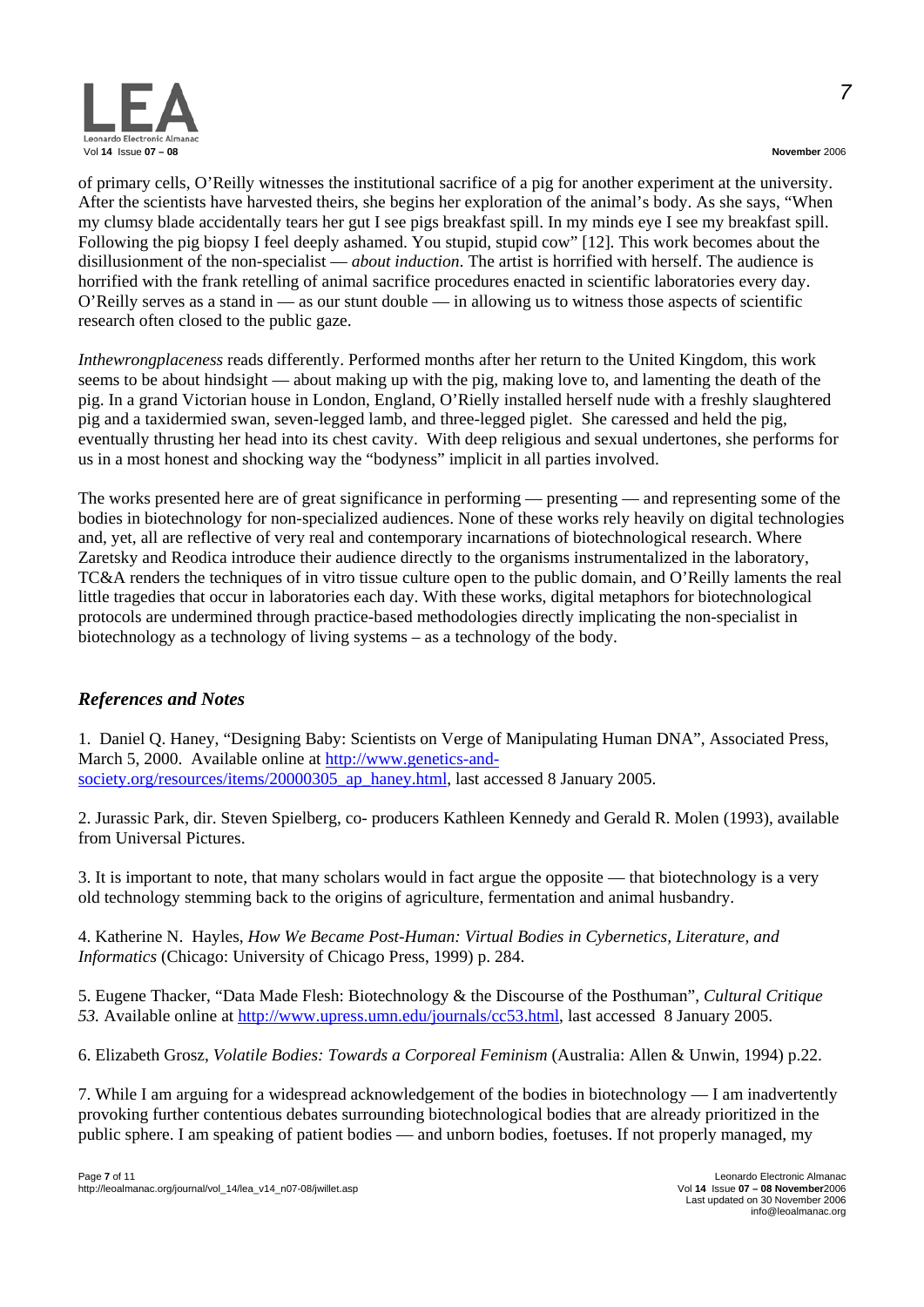

*8*

assertions may prove damaging to gains made in other areas of ethics and human rights. My intention is not to contribute more fodder to a black and white debate, but instead to ask others to join me in viewing these issues from a position outside of the current anthropocentric gaze and imagine the significance of all the bodies intersecting at the site of biotechnology. To consider each cell, every plant, ecosystem, and animal (and by extension each patient and foetus) as an emergent body of varying verisimilitudes in interaction with each other — sometimes growing, sometimes colliding, sometimes dying — as life. I am arguing that we need to truly embrace the murky, messy, and sometimes violent processes of living. I am suggesting that instead of adopting a dialectical model for arguing the over-specialized field of biotechnology we create a site and a body of language that invites the public to participate and formulate complex opinions and understandings for themselves about each specific embodied technological practice that constitutes the field of biotechnology.

8. Adam Zaretsky, "The Workhorse Zoo Art and Bioethics Quiz", *Emutagen*,<http://emutagen.com/index.html>, last accessed 8 January 2005.

9. Oron Cattsand Ionat Zurr, ["Growing Semi-Living Sculptures](http://www.tca.uwa.edu.au/publication/tcleonardo.pdf)", *Leonardo*, Issue 35:4, p. 366 (August 2002).

10. Kira O'Reilly, "Marsyas — running out of skin", presented at the Bio Difference conference, Biennial of Electronic Arts Perth, 11 September 2004, p.1.

11. As above, p.5.

12. As above, p.7.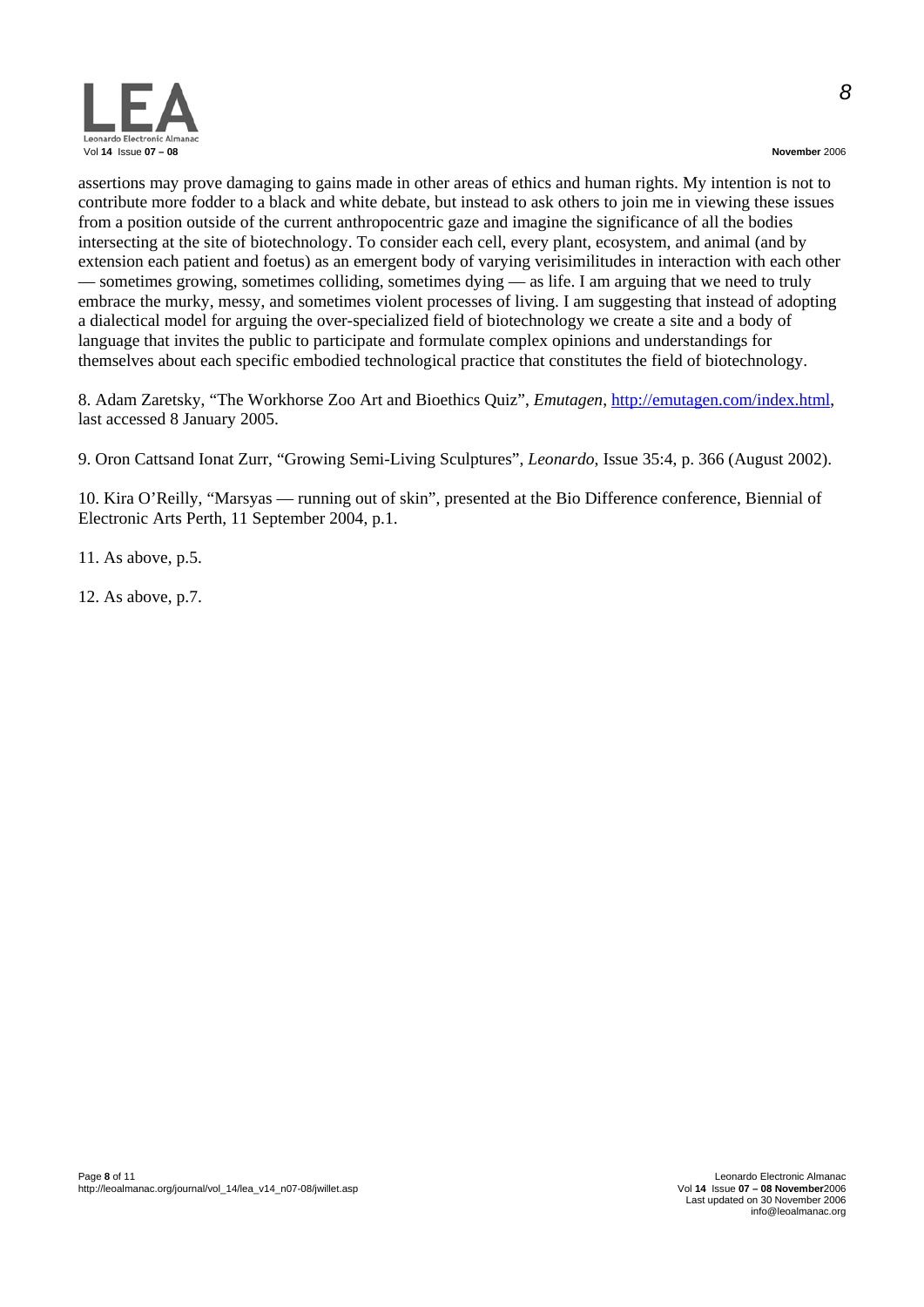

*9*

# *Author Biography*

Jennifer Willet is an artist, a faculty member in Studio Arts and a Ph.D student in the Interdisciplinary Humanities program at Concordia University (Montreal, Canada). Her work explores notions of self and subjectivity in relation to biomedical, bioinformatics, and digital technologies with an emphasis on social and political criticism. She has exhibited and presented her research extensively across Canada and internationally.

Since 2002, Willet and Shawn Bailey have collaborated on an innovative computational, biological, artistic, project called *BIOTEKNICA*. *BIOTEKNICA* has been exhibited in various forms at the Break 2.3 Festival, Slovenia (2005), Biennial Electronic Arts Perth, Australia (2004), The European Media Arts Festival, Germany (2003), La Société des arts et technologiques (SAT) Montreal, Canada (2005), and The Forest City Gallery London, Canada (2004), amongst others. In addition, *BIOTEKNICA* has been presented in interviews and conferences at multiple venues across Canada and in France, Australia, Scotland, Germany, and Spain. *BIOTEKNICA* research has been conducted during residencies at The Banff Centre for the Arts in Banff, Canada (2002) and SymbioticA, The University of Western Australia, Perth, Australia (2004, 2006).

### *Citation reference for this Leonardo Electronic Almanac Essay*

#### *MLA Style*

Willet, Jennifer. "Bodies in Biotechnology: Embodied Models for Understanding Biotechnology in Contemporary Art." "Wild Nature and the Digital Life" Special Issue, Leonardo Electronic Almanac Vol 14, No. 7 - 8 (2006). 30 Nov. 2006 <http://leoalmanac.org/journal/vol\_14/lea\_v14\_n07-08/jwillet.asp>.

#### *APA Style*

Willet, J. (Nov. 2006) "Bodies in Biotechnology: Embodied Models for Understanding Biotechnology in Contemporary Art," "Wild Nature and the Digital Life" Special Issue, Leonardo Electronic Almanac Vol 14, No. 7 – 8 (2006). Retrieved 30 Nov. 2006 from <http://leoalmanac.org/journal/vol\_14/lea\_v14\_n07- 08/jwillet.asp>.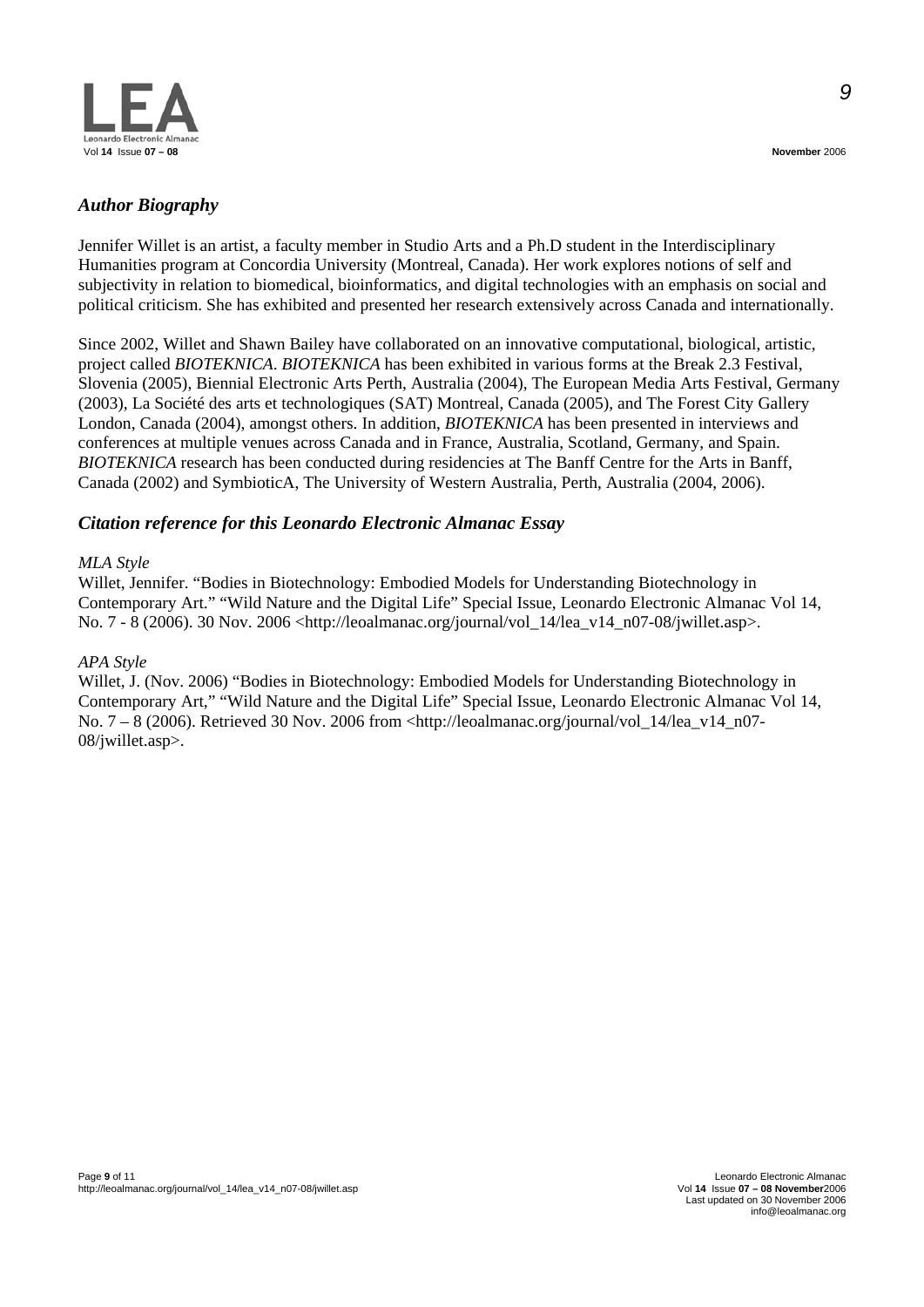

*". . . the highbrow hot spot of cyberspace . . . a digital bible for the lowdown on the [hi-tech] art scene." —Wired* 

# **Leonardo Electronic Almanac (ISSN: 1071 4391)**

#### **Nisar Keshvani, Editor-in-Chief**

Established in 1993, Leonardo Electronic Almanac is, jointly produced by Leonardo, the International Society for the Arts, Sciences and Technology (ISAST), and published by MIT Press, is an electronic journal dedicated to providing a forum for those who are interested in the realm where art, science and technology converge. For over a decade, LEA has thrived as an *international peer reviewed electronic journal* and web archive covering the interaction of the arts, sciences, and technology. LEA emphasizes rapid publication of recent work and critical discussion on topics of current excitement with a slant on shorter, less academic texts. Many contributors are younger scholars, artists, scientists, educators and developers of new technological resources in the media arts.

#### **Wild Nature and the Digital Life**

Guest edited by **Dene Grigar and Sue Thomas**

#### **Generative and Emergent**

- :: Artificial Ecologies: Second Nature Emergent Phenomena in Constructed Digital Natural Assemblages - *Peter Hasdell*
- :: Butterfly Effects: Synthesis, Emergence, and Transduction  *Tara Rodgers*
- :: Digital Behaviors and Generative Music  *Dave Burraston and Andrew Martin*
- :: Bodies in Biotechnology: Embodied Models for Understanding Biotechnology in Contemporary Art - *Jennifer Willet*

#### **Locative and Performative**

- :: Kudzu Running: Pastoral Pleasures, Wilderness Terrors, and Wrist-Mounted Technologies in Small-Town Mississippi - *Adam Gussow*
- :: Mapping the Disaster: Global Prediction and the Medium of 'Digital Earth' - *Dr. Kathryn Yusoff*
- :: Views From Above: Locative Narrative and the Landscape *Jeremy Hight*
- :: Paradigmatic Performance: Data Flow and Practice in the Wild - *Brett Stalbaum*

### **Wild Nature and the Digital Life Gallery**

Curated by **Dene Grigar and Sue Thomas**

- :: Future Nature *Karl Grimes*
- :: The Affective Geography of Silence Towards a Museum of Natural Quiet - *Elisa Giaccardi, Hal Eden and Gianluca Sabena*

LEA is a free supplement for Leonardo and Leonardo Music Journal subscribers. Subscribe at: http://leoalmanac.org/search/newuser.asp

**MIT Press Journals** 

**238 Main St., suite 500, Cambridge, MA 02142 phone: 617-253-2889 / fax: 617-577-1545 / journals-orders@mit.edu** 

# **art / science / technology**

# **http://leoalmanac.org lea@mitpress.mit.edu**

Eeonardo Electronic Almanac<br>Page **10** of 11 Leonardo Electronic Almanac<br>Vol **14** Issue **07 – 08 November**2006 http://leoalmanac.org/journal/vol\_14/lea\_v14\_n07-08/jwillet.asp

Last updated on 30 November 2006 info@leoalmanac.org